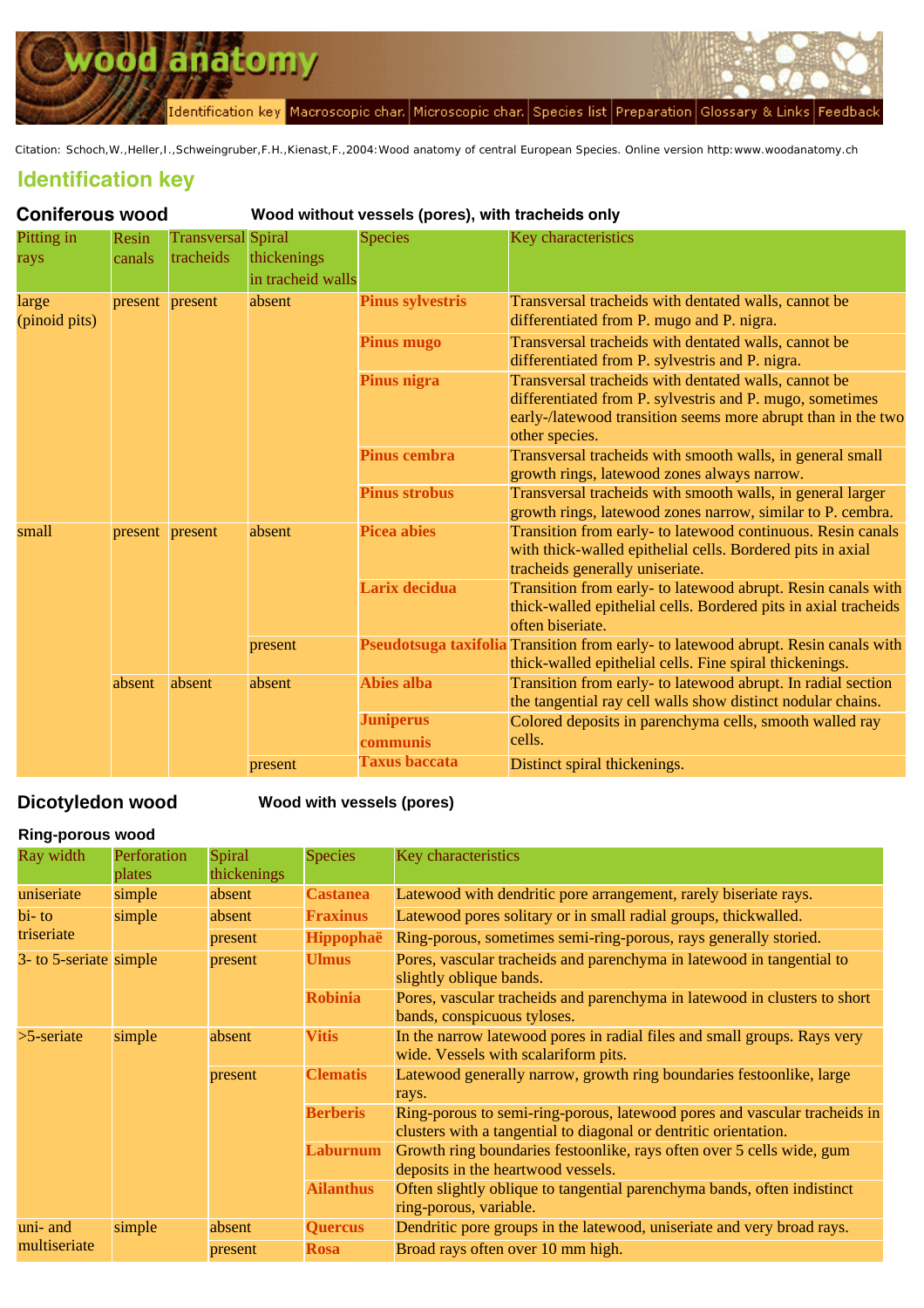# **Diffuse- and semi-ring-porous wood** [\(unif](file:///Mac Heller/Heller Daten/holzwurm/www/species.php?code=VIVI)orm distribution of pores)

| Ray width              | Ray type           | Perforation<br>plates | Spiral<br>thickenings | <b>Species</b>         | Key characteristics                                                                                                                            |
|------------------------|--------------------|-----------------------|-----------------------|------------------------|------------------------------------------------------------------------------------------------------------------------------------------------|
| uniseriate             | homo-              | simple                | absent                | <b>Populus</b>         | Large and simple ray-vessel pits.                                                                                                              |
|                        | geneous            |                       | present               | <b>Aesculus</b>        | Pores solitary or in radial rows of two to some<br>pores.                                                                                      |
|                        |                    |                       |                       | <b>Euonymus</b>        | Numerous small pores.                                                                                                                          |
|                        |                    | scalariform           | absent                | <b>Alnus viridis</b>   | Pores in radial multiples, rarely in clusters,<br>scattered.                                                                                   |
|                        |                    |                       |                       | <b>Alnus glutinosa</b> |                                                                                                                                                |
|                        |                    |                       |                       | <b>Alnus incana</b>    | See aggregate rays.                                                                                                                            |
|                        |                    |                       |                       | <b>Corylus</b>         |                                                                                                                                                |
|                        |                    |                       |                       | <b>Betula</b> nana     | Extremely small numerous ray-vessel pits,                                                                                                      |
|                        |                    |                       |                       | <b>Betula humilis</b>  | occasionally bi- to 4-seriate rays.                                                                                                            |
|                        | hetero-            | simple                | absent                | <b>Salix</b>           | Large and simple ray-vessel pits.                                                                                                              |
|                        | geneous            |                       | present               | <b>Daphne</b>          | Pores loosely packed in dendritic patterns.                                                                                                    |
| bi- to tri-<br>seriate | homo-<br>geneous   | simple                | absent                | <b>Juglans</b>         | Pores large, infrequent, solitary or in radial rows<br>of 2 to 4 cells.                                                                        |
|                        |                    |                       | absent to             | <b>Maloideae:</b>      | Numerous to very numerous small pores, often                                                                                                   |
|                        |                    |                       | (sometimes:           | Amelanchier,           | indistinctly semi-ring-porous, occasionally with                                                                                               |
|                        |                    |                       | occasionally)         | <b>Cotoneaster,</b>    | fine spiral thickenings.                                                                                                                       |
|                        |                    |                       | present               | Crataegus,             |                                                                                                                                                |
|                        |                    |                       |                       | Cydonia, Mespilus,     |                                                                                                                                                |
|                        |                    |                       |                       | <b>Pirus, Sorbus</b>   |                                                                                                                                                |
|                        |                    |                       | present               | Hippophaë              | Generally semi-ring-porous, sometimes<br>ring-porous, rays generally storied.                                                                  |
|                        |                    |                       |                       | Acer                   | Pores widely spaced, solitary or in radial files of 2<br>to 3 pores.                                                                           |
|                        |                    |                       |                       | Prunus                 | See 3- to 5-seriate rays, slightly heterogeneous.                                                                                              |
|                        |                    |                       |                       | <b>Tilia</b>           | Vessel outlines angular, radially orientated pore<br>files and clusters. Rays flare along growth ring<br>boundaries.                           |
|                        |                    | scalariform           | absent                | <b>Betula</b>          | Extremely small numerous ray-vessel pits,<br>scattered pores in radial files of 2 to 4, or clusters.                                           |
|                        | hetero-<br>geneous | simple                | present               | <b>Frangula</b>        | Generally semi-ring-porous, pores rather widely<br>spaced, especially in latewood.                                                             |
|                        |                    |                       |                       | <b>Lonicera</b>        | Multiseriate rays conspicuously heterogeneous<br>with numerous rows of square and upright<br>marginal cells.                                   |
|                        |                    |                       |                       | <b>Ligustrum</b>       | Rays often with 1-2 (4) rows of square and upright<br>marginal cells.                                                                          |
|                        |                    |                       |                       | Ostrya                 | Pores infrequently, in radial multiples of 2 to 10<br>pores.                                                                                   |
|                        |                    |                       |                       | Prunus                 | See 3- to 5-seriate rays, slightly heterogeneous.                                                                                              |
|                        |                    |                       |                       | <b>Sambucus</b>        | See 3- to 5-seriate rays.                                                                                                                      |
|                        |                    | scalariform           | absent                | <b>Buxus</b>           | Narrow pores, round to oval scalariform<br>perforation plates with mostly <10 bars.                                                            |
|                        |                    |                       |                       | <b>Viburnum</b>        | Rays conspicuously heterogeneous, perforation<br>plates scalariform with $>20$ bars.                                                           |
|                        |                    |                       |                       | <b>Cornus</b>          | Rays markedly heterogeneous, more likely 3- to<br>5-seriate, scalariform perforation plates with many<br>bars.                                 |
|                        |                    |                       | present               | <b>Viburnum</b>        | Rays conspicuously heterogeneous, perforation<br>plates scalariform with >20 bars. Fine spiral<br>thickenings in the fibre tracheids: Viburnum |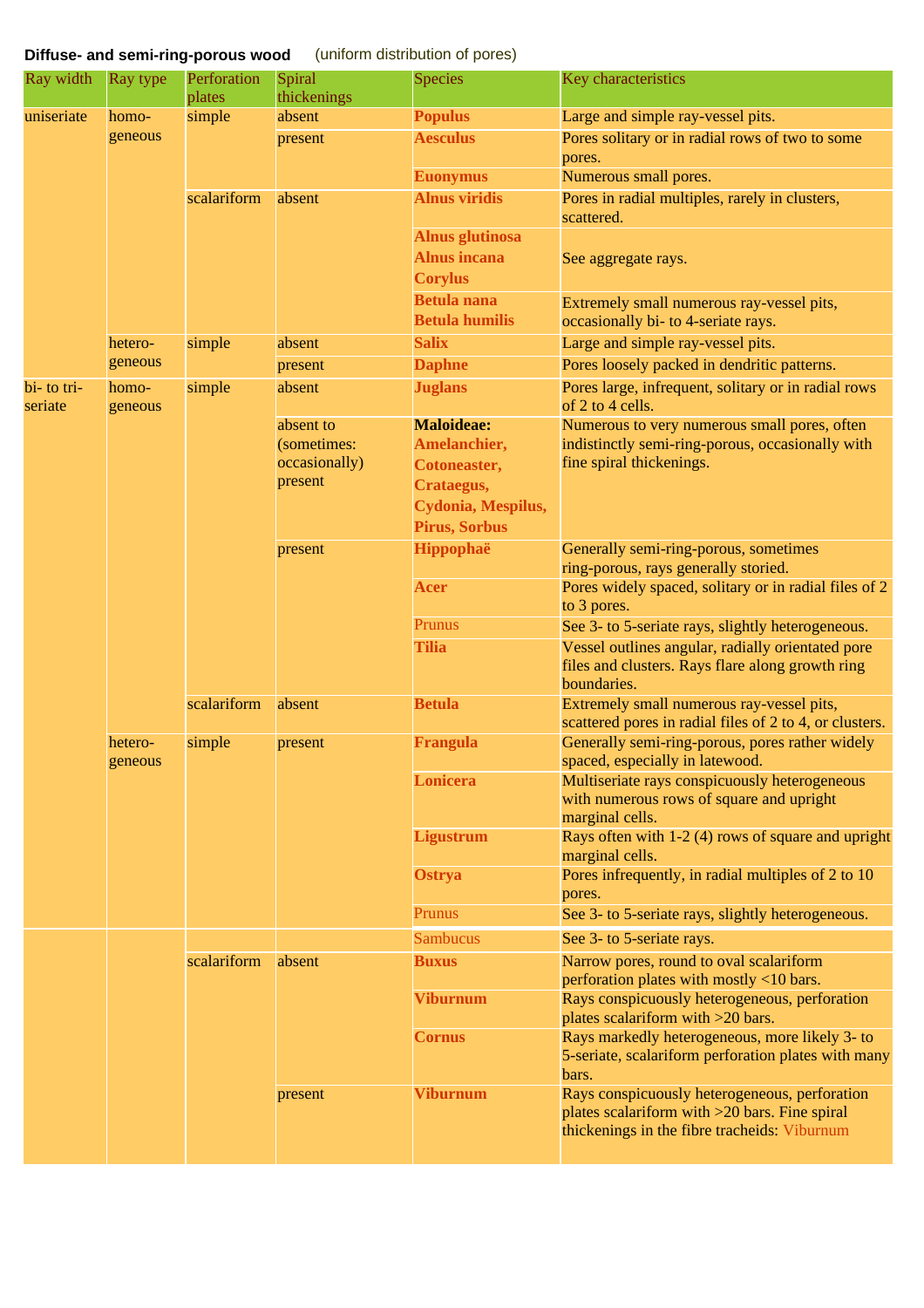## **Diffuse- and semi-ring-porous wood** (uniform distr[ibution](file:///Mac Heller/Heller Daten/holzwurm/www/species.php?code=BUSE) [of p](file:///Mac Heller/Heller Daten/holzwurm/www/species_group.php?code=SMSP)ores)

| Ray width                 | Ray type           | Perforation<br>plates | Spiral<br>thickenings | <b>Species</b>  | Key characteristics                                                                                                                                                                                                              |                                                                                                   |
|---------------------------|--------------------|-----------------------|-----------------------|-----------------|----------------------------------------------------------------------------------------------------------------------------------------------------------------------------------------------------------------------------------|---------------------------------------------------------------------------------------------------|
| $3-$ to $5-$<br>seriate   | homo-<br>geneous   | simple                | absent                | <b>Juglans</b>  | Pores large, infrequent, solitary or in radial rows<br>of 2-4 cells.                                                                                                                                                             |                                                                                                   |
|                           |                    |                       | present               | <b>Prunus</b>   | Diffuse-porous to semi-ring-porous, pores solitary<br>or in radial rows of two to some cells or in<br>clusters, gum deposits in heartwood vessels. Rays<br>in some species frequent >5-seriate.                                  |                                                                                                   |
|                           |                    |                       |                       | <b>Acer</b>     | Pores widely spaced, solitary or in radial files of 2<br>to 3 pores.                                                                                                                                                             |                                                                                                   |
|                           |                    |                       |                       | <b>Tilia</b>    | Vessel outlines angular, radially orientated pore<br>files and clusters. Rays flare along growth ring<br>boundaries.                                                                                                             |                                                                                                   |
|                           |                    | scalariform           | absent                | <b>Betula</b>   | Extremely small numerous ray-vessel pits,<br>scattered pores in radial files of 2 to 4, or clusters.                                                                                                                             |                                                                                                   |
|                           | hetero-<br>geneous | simple                | absent                | <b>Sambucus</b> | Pores in clusters, mostly marginal bands of<br>thin-walled vascular tracheids. Rays with sheath<br>cells.                                                                                                                        |                                                                                                   |
|                           |                    |                       | present               | <b>Prunus</b>   | Diffuse-porous to semi-ring-porous (P. armeniaca<br>to ring-porous), pores solitary or in radial rows of<br>two to some cells or in clusters, gum deposits in<br>heartwood vessels. Rays in some species frequent<br>>5-seriate. |                                                                                                   |
|                           |                    | scalariform           | absent                | <b>Cornus</b>   | Rays markedly heterogeneous, 3- to 5-seriate,<br>scalariform perforation plates with many bars.                                                                                                                                  |                                                                                                   |
|                           |                    |                       | present               | <b>Ilex</b>     | Pores small, in long radial files, rays often up to<br>4mm high.                                                                                                                                                                 |                                                                                                   |
| $>$ 5-seriate<br>often or | homo-<br>geneous   | simple<br>scalariform | absent                | <b>Fagus</b>    | Diffuse- to semi-ring-porous, rays very large,<br>perforation plates both simple and scalariform.                                                                                                                                |                                                                                                   |
| predomi-<br>nantly        |                    |                       |                       | <b>Platanus</b> | Similar to Fagus, more often large rays, pits in<br>vessel walls in horizontal rows.                                                                                                                                             |                                                                                                   |
|                           |                    |                       |                       | <b>Hedera</b>   | Pores in clusters, predominantly tangentially<br>orientated.                                                                                                                                                                     |                                                                                                   |
|                           |                    |                       | present               | <b>Clematis</b> | Very large pores, see ring-porous wood.                                                                                                                                                                                          |                                                                                                   |
|                           |                    |                       |                       | <b>Berberis</b> | See ring-porous wood.                                                                                                                                                                                                            |                                                                                                   |
|                           |                    |                       | absent                | <b>Fagus</b>    | Diffuse- to semi-ring-porous, rays very large,<br>perforation plates both simple and scalariform.                                                                                                                                |                                                                                                   |
|                           |                    |                       |                       | <b>Platanus</b> | Similar to Fagus, more often large rays, vessel pits<br>opposite, in horizontal rows.                                                                                                                                            |                                                                                                   |
|                           | hetero-<br>geneous | simple                | absent                | Hedera          | Pores in clusters, predominantly tangentially<br>orientated.                                                                                                                                                                     |                                                                                                   |
|                           |                    |                       |                       | <b>Vitis</b>    | See ring-porous wood.                                                                                                                                                                                                            |                                                                                                   |
|                           |                    | scalariform           | present               | <b>Ilex</b>     | Pores small, in long radial files, rays often up to<br>4mm high.                                                                                                                                                                 |                                                                                                   |
| uniseriate<br>and/to      | homo-<br>geneous   | simple                | absent                | <b>Fagus</b>    | Diffuse- to semi-ring-porous, rays very large,<br>perforation plates both simple and scalariform.                                                                                                                                |                                                                                                   |
| multiseriate              | to                 |                       |                       | <b>Clematis</b> | Ring-porous wood with very narrow rings appears                                                                                                                                                                                  |                                                                                                   |
|                           |                    |                       |                       | Quercus         | sometimes similar to diffuse-porous wood, see                                                                                                                                                                                    |                                                                                                   |
|                           | hetero-<br>geneous |                       |                       | Fraxinus        | ring-porous wood.                                                                                                                                                                                                                |                                                                                                   |
|                           |                    |                       | present               | Rosa            | Ring-porous wood with very narrow rings appears<br>sometimes similar to diffuse-porous wood, see<br>ring-porous wood.                                                                                                            |                                                                                                   |
|                           |                    |                       |                       | <b>Prunus</b>   | Diffuse-porous to semi-ring-porous (P. armeniaca<br>to ring-porous), pores solitary or in radial rows of<br>two to some cells or in clusters, gum deposits in<br>heartwood vessels.                                              |                                                                                                   |
|                           |                    | scalariform           | absent                | <b>Ribes</b>    | Rays often with sheath cells.                                                                                                                                                                                                    |                                                                                                   |
|                           |                    |                       |                       | present         | Fagus                                                                                                                                                                                                                            | Diffuse- to semi-ring-porous, rays very large,<br>perforation plates both simple and scalariform. |